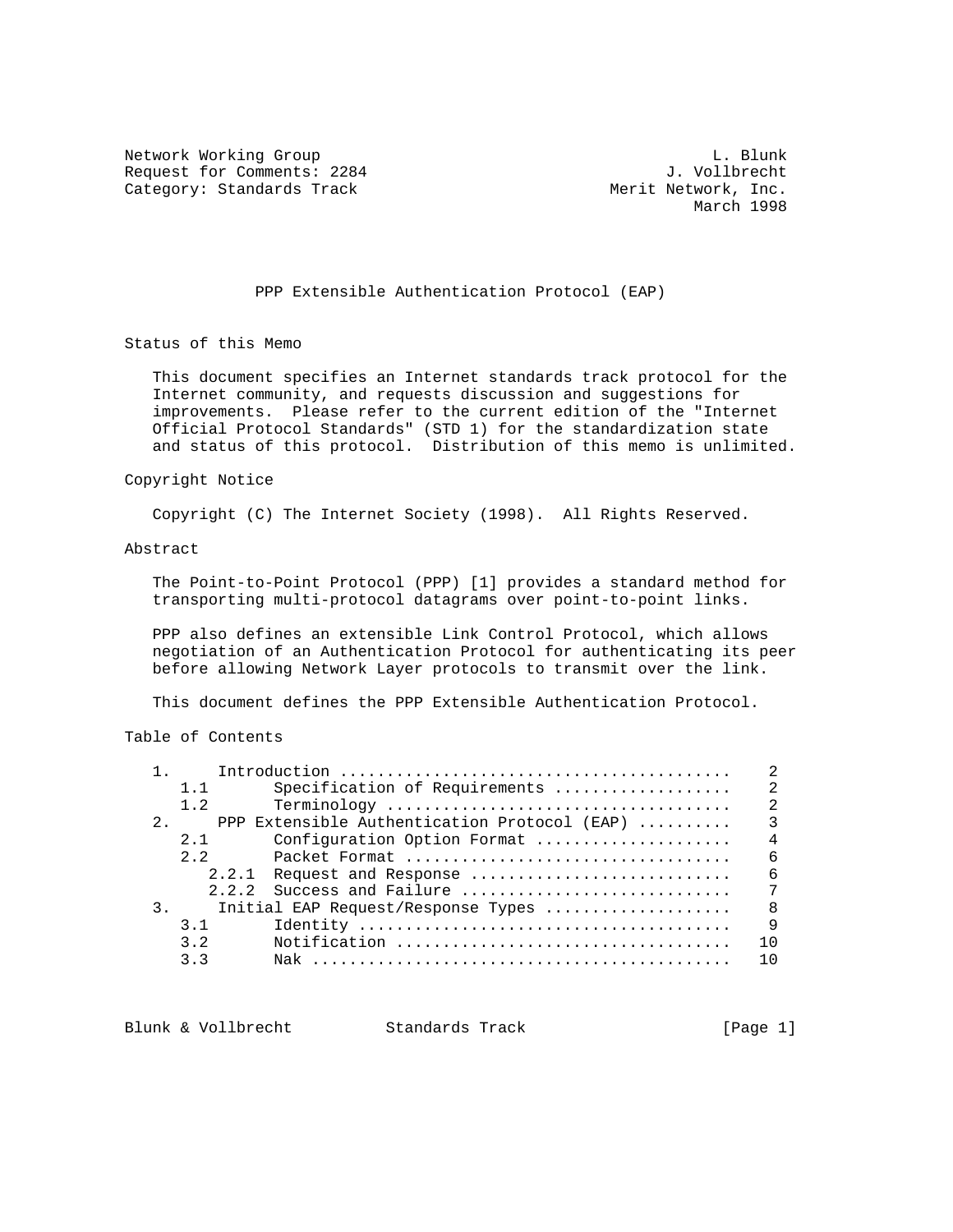| 34  |                             |  |
|-----|-----------------------------|--|
| 3.5 | One-Time Password (OTP)  11 |  |
| 36  |                             |  |
|     |                             |  |
|     |                             |  |
|     |                             |  |
|     |                             |  |
|     |                             |  |
|     |                             |  |

## 1. Introduction

 In order to establish communications over a point-to-point link, each end of the PPP link must first send LCP packets to configure the data link during Link Establishment phase. After the link has been established, PPP provides for an optional Authentication phase before proceeding to the Network-Layer Protocol phase.

 By default, authentication is not mandatory. If authentication of the link is desired, an implementation MUST specify the Authentication-Protocol Configuration Option during Link Establishment phase.

 These authentication protocols are intended for use primarily by hosts and routers that connect to a PPP network server via switched circuits or dial-up lines, but might be applied to dedicated links as well. The server can use the identification of the connecting host or router in the selection of options for network layer negotiations.

 This document defines the PPP Extensible Authentication Protocol (EAP). The Link Establishment and Authentication phases, and the Authentication-Protocol Configuration Option, are defined in The Point-to-Point Protocol (PPP) [1].

# 1.1. Specification of Requirements

 In this document, several words are used to signify the requirements of the specification. These words are often capitalized. The key words "MUST", "MUST NOT", "REQUIRED", "SHALL", "SHALL NOT", "SHOULD", "SHOULD NOT", "RECOMMENDED", "MAY", and "OPTIONAL" in this document are to be interpreted as described in RFC 2119 [6].

1.2. Terminology

This document frequently uses the following terms:

Blunk & Vollbrecht Standards Track [Page 2]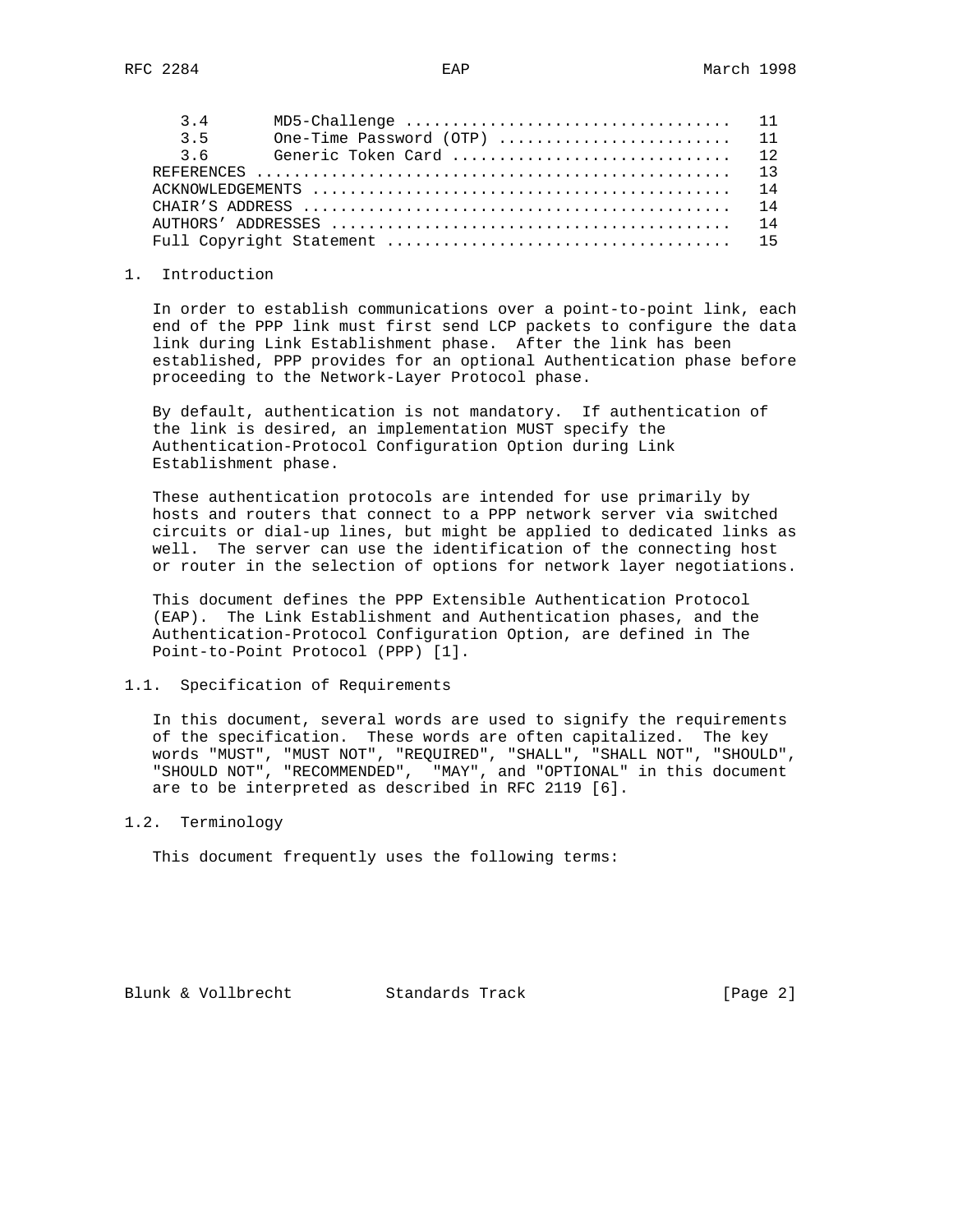#### authenticator

 The end of the link requiring the authentication. The authenticator specifies the authentication protocol to be used in the Configure-Request during Link Establishment phase.

peer

 The other end of the point-to-point link; the end which is being authenticated by the authenticator.

silently discard

 This means the implementation discards the packet without further processing. The implementation SHOULD provide the capability of logging the error, including the contents of the silently discarded packet, and SHOULD record the event in a statistics counter.

displayable message

 This is interpreted to be a human readable string of characters, and MUST NOT affect operation of the protocol. The message encoding MUST follow the UTF-8 transformation format [5].

2. PPP Extensible Authentication Protocol (EAP)

 The PPP Extensible Authentication Protocol (EAP) is a general protocol for PPP authentication which supports multiple authentication mechanisms. EAP does not select a specific authentication mechanism at Link Control Phase, but rather postpones this until the Authentication Phase. This allows the authenticator to request more information before determining the specific authentication mechanism. This also permits the use of a "back-end" server which actually implements the various mechanisms while the PPP authenticator merely passes through the authentication exchange.

 1. After the Link Establishment phase is complete, the authenticator sends one or more Requests to authenticate the peer. The Request has a type field to indicate what is being requested. Examples of Request types include Identity, MD5-challenge, One-Time Passwords, Generic Token Card, etc. The MD5-challenge type corresponds closely to the CHAP authentication protocol. Typically, the authenticator will send an initial Identity Request followed by one or more Requests for authentication information. However, an initial Identity Request is not required, and MAY be bypassed in cases where the identity is presumed (leased lines, dedicated dial-ups, etc.).

Blunk & Vollbrecht Standards Track [Page 3]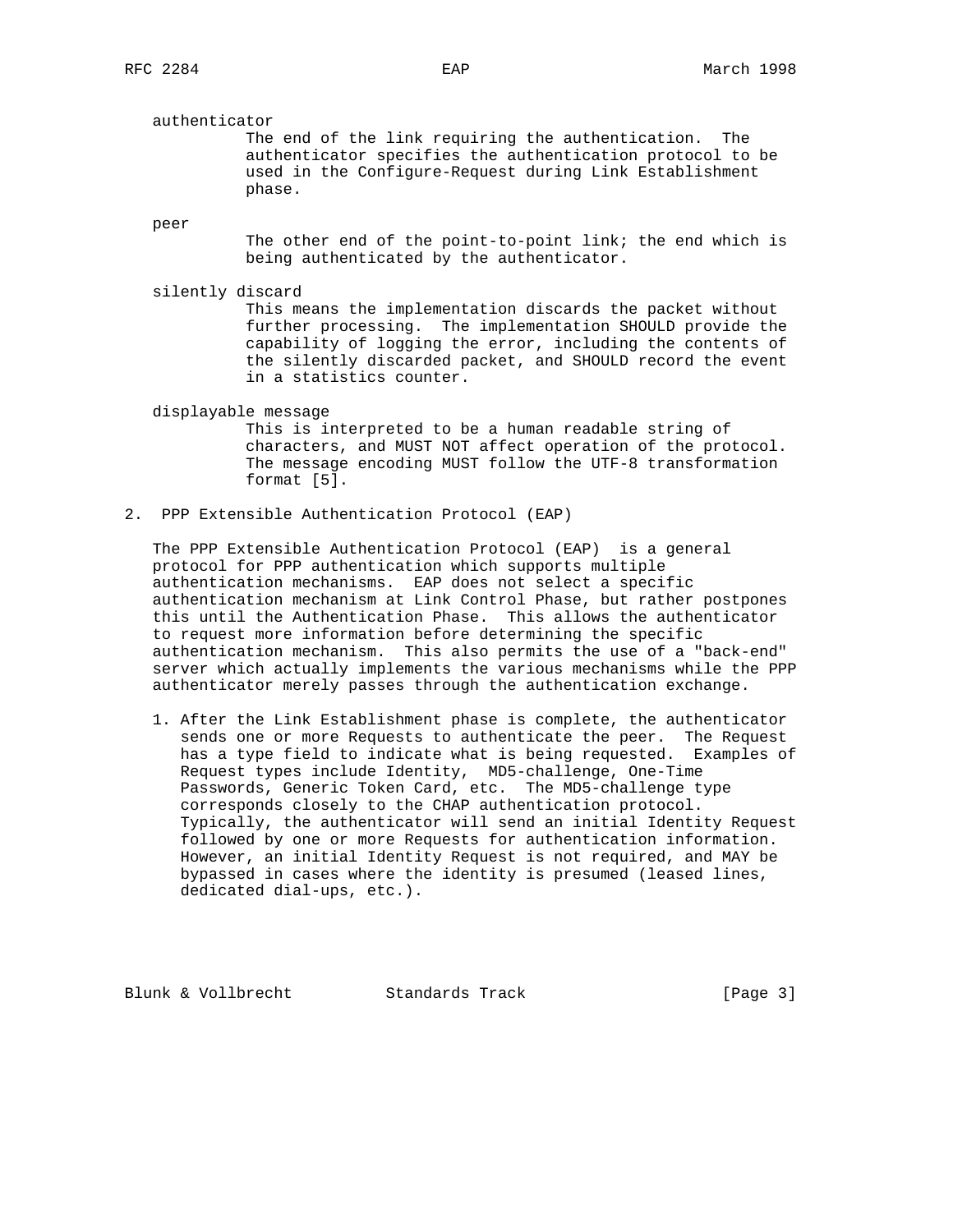- 2. The peer sends a Response packet in reply to each Request. As with the Request packet, the Response packet contains a type field which corresponds to the type field of the Request.
- 3. The authenticator ends the authentication phase with a Success or Failure packet.

## Advantages

 The EAP protocol can support multiple authentication mechanisms without having to pre-negotiate a particular one during LCP Phase.

 Certain devices (e.g. a NAS) do not necessarily have to understand each request type and may be able to simply act as a passthrough agent for a "back-end" server on a host. The device only need look for the success/failure code to terminate the authentication phase.

## Disadvantages

 EAP does require the addition of a new authentication type to LCP and thus PPP implementations will need to be modified to use it. It also strays from the previous PPP authentication model of negotiating a specific authentication mechanism during LCP.

2.1. Configuration Option Format

 A summary of the Authentication-Protocol Configuration Option format to negotiate the EAP Authentication Protocol is shown below. The fields are transmitted from left to right.

| 0 1 2 3 4 5 6 7 8 9 0 1 2 3 4 5 6 7 8 9 0 1 2 3 4 5 6 7 8 9 0 1 |        |  |  |  |  |  |  |  |                         |  |  |  |  |  |  |  |  |  |  |  |  |  |  |  |  |
|-----------------------------------------------------------------|--------|--|--|--|--|--|--|--|-------------------------|--|--|--|--|--|--|--|--|--|--|--|--|--|--|--|--|
|                                                                 |        |  |  |  |  |  |  |  |                         |  |  |  |  |  |  |  |  |  |  |  |  |  |  |  |  |
| Type                                                            | Lenath |  |  |  |  |  |  |  | Authentication-Protocol |  |  |  |  |  |  |  |  |  |  |  |  |  |  |  |  |
|                                                                 |        |  |  |  |  |  |  |  |                         |  |  |  |  |  |  |  |  |  |  |  |  |  |  |  |  |

Type

3

Length

4

Authentication-Protocol

C227 (Hex) for PPP Extensible Authentication Protocol (EAP)

Blunk & Vollbrecht Standards Track [Page 4]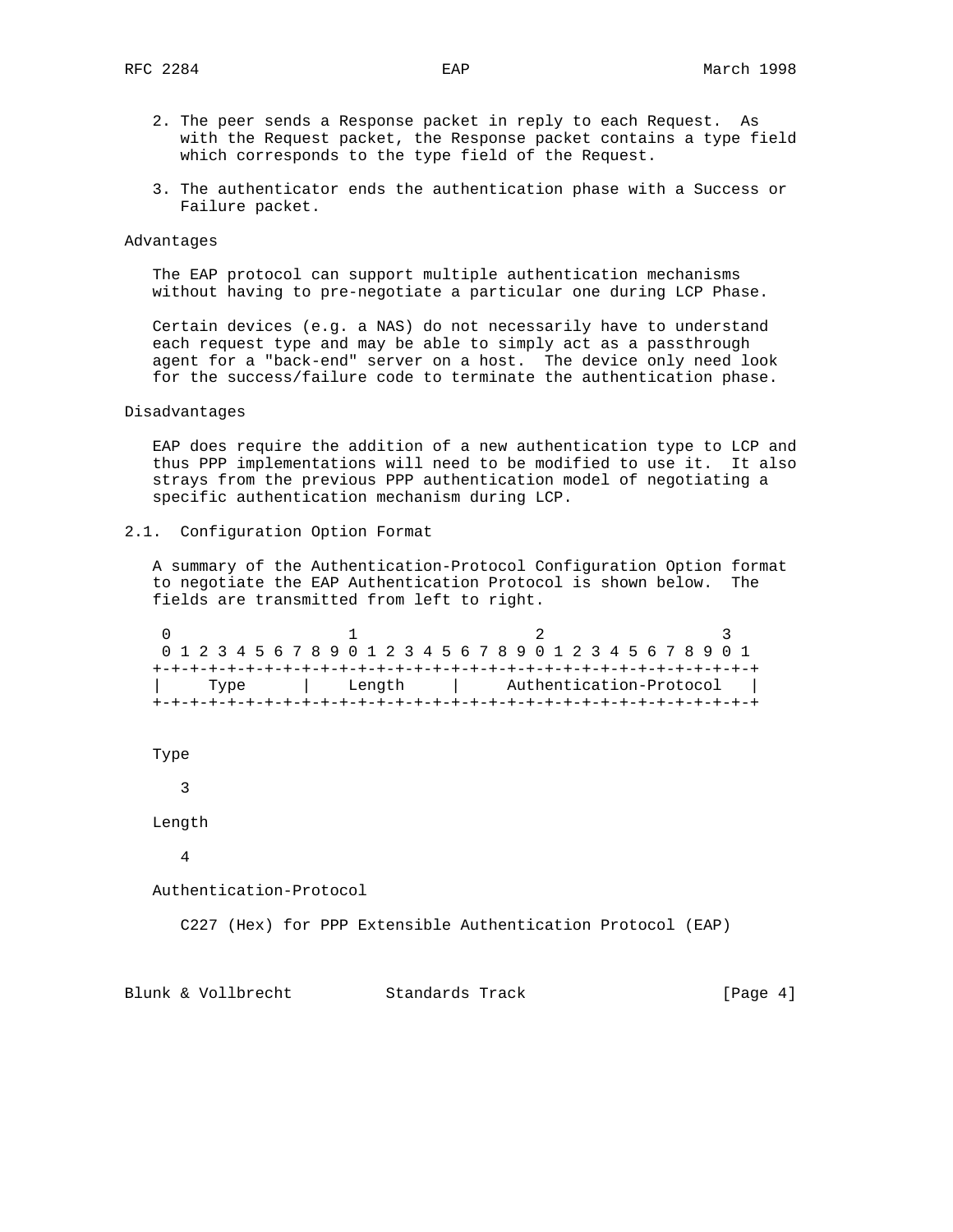# 2.2. Packet Format

 Exactly one PPP EAP packet is encapsulated in the Information field of a PPP Data Link Layer frame where the protocol field indicates type hex C227 (PPP EAP). A summary of the EAP packet format is shown below. The fields are transmitted from left to right.

0  $1$  2 3 0 1 2 3 4 5 6 7 8 9 0 1 2 3 4 5 6 7 8 9 0 1 2 3 4 5 6 7 8 9 0 1 +-+-+-+-+-+-+-+-+-+-+-+-+-+-+-+-+-+-+-+-+-+-+-+-+-+-+-+-+-+-+-+-+ | Code | Identifier | Length | +-+-+-+-+-+-+-+-+-+-+-+-+-+-+-+-+-+-+-+-+-+-+-+-+-+-+-+-+-+-+-+-+ Data ... +-+-+-+-+

# Code

 The Code field is one octet and identifies the type of EAP packet. EAP Codes are assigned as follows:

|   | Request  |
|---|----------|
| 2 | Response |
| 3 | Success  |
|   | Failure  |

#### Identifier

 The Identifier field is one octet and aids in matching responses with requests.

## Length

 The Length field is two octets and indicates the length of the EAP packet including the Code, Identifier, Length and Data fields. Octets outside the range of the Length field should be treated as Data Link Layer padding and should be ignored on reception.

# Data

 The Data field is zero or more octets. The format of the Data field is determined by the Code field.

Blunk & Vollbrecht Standards Track [Page 5]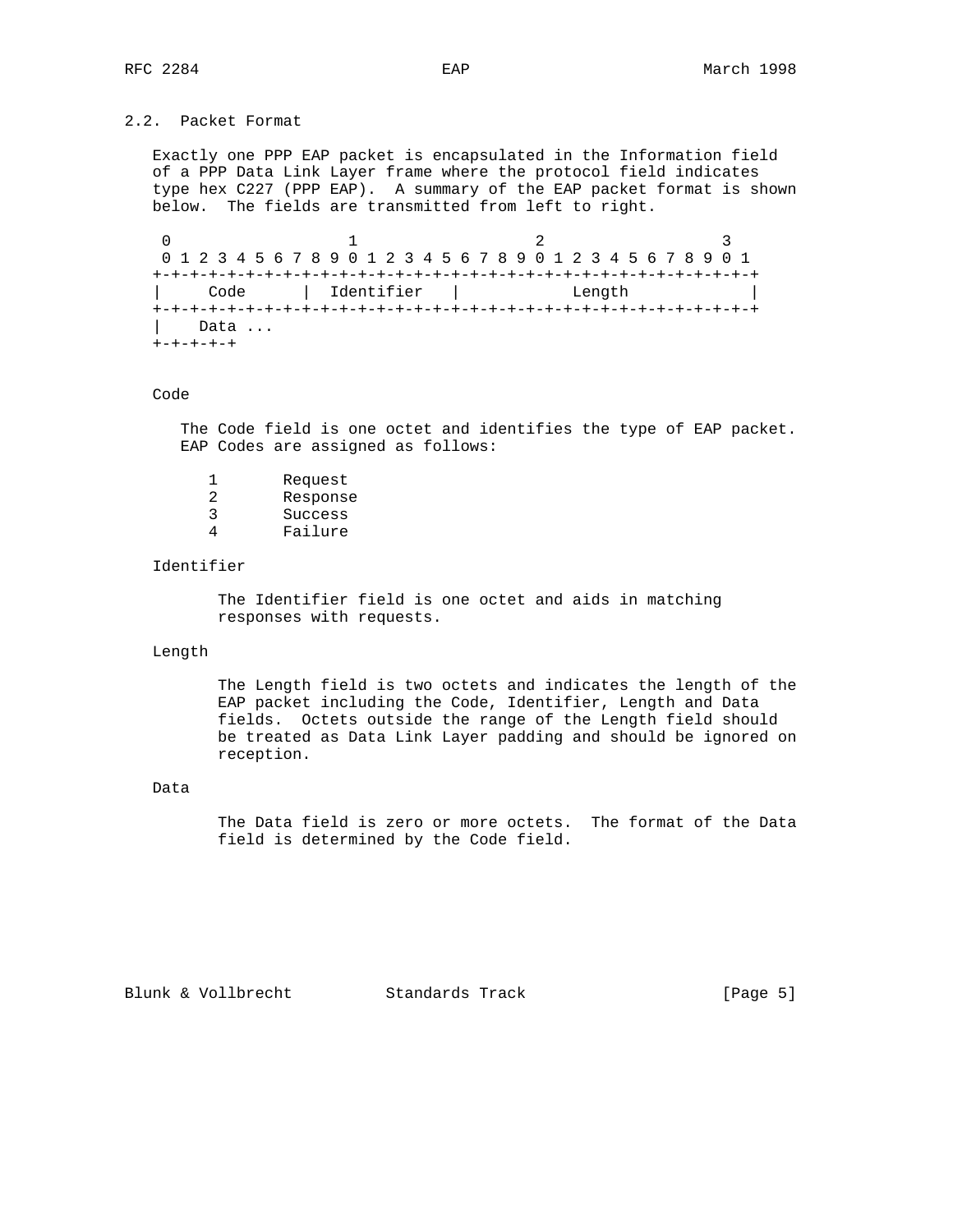# 2.2.1. Request and Response

#### Description

 The Request packet is sent by the authenticator to the peer. Each Request has a type field which serves to indicate what is being requested. The authenticator MUST transmit an EAP packet with the Code field set to 1 (Request). Additional Request packets MUST be sent until a valid Response packet is received, or an optional retry counter expires. Retransmitted Requests MUST be sent with the same Identifier value in order to distinguish them from new Requests. The contents of the data field is dependent on the Request type. The peer MUST send a Response packet in reply to a Request packet. Responses MUST only be sent in reply to a received Request and never retransmitted on a timer. The Identifier field of the Response MUST match that of the Request.

 Implementation Note: Because the authentication process will often involve user input, some care must be taken when deciding upon retransmission strategies and authentication timeouts. It is suggested a retransmission timer of 6 seconds with a maximum of 10 retransmissions be used as default. One may wish to make these timeouts longer in certain cases (e.g. where Token Cards are involved). Additionally, the peer must be prepared to silently discard received retransmissions while waiting for user input.

 A summary of the Request and Response packet format is shown below. The fields are transmitted from left to right.

0  $1$  2 3 0 1 2 3 4 5 6 7 8 9 0 1 2 3 4 5 6 7 8 9 0 1 2 3 4 5 6 7 8 9 0 1 +-+-+-+-+-+-+-+-+-+-+-+-+-+-+-+-+-+-+-+-+-+-+-+-+-+-+-+-+-+-+-+-+ | Code | Identifier | Length | +-+-+-+-+-+-+-+-+-+-+-+-+-+-+-+-+-+-+-+-+-+-+-+-+-+-+-+-+-+-+-+-+ | Type | Type-Data ... +-+-+-+-+-+-+-+-+-+-+-+-+-+-+-+-+-+-

Code

- 1 for Request;
- 2 for Response.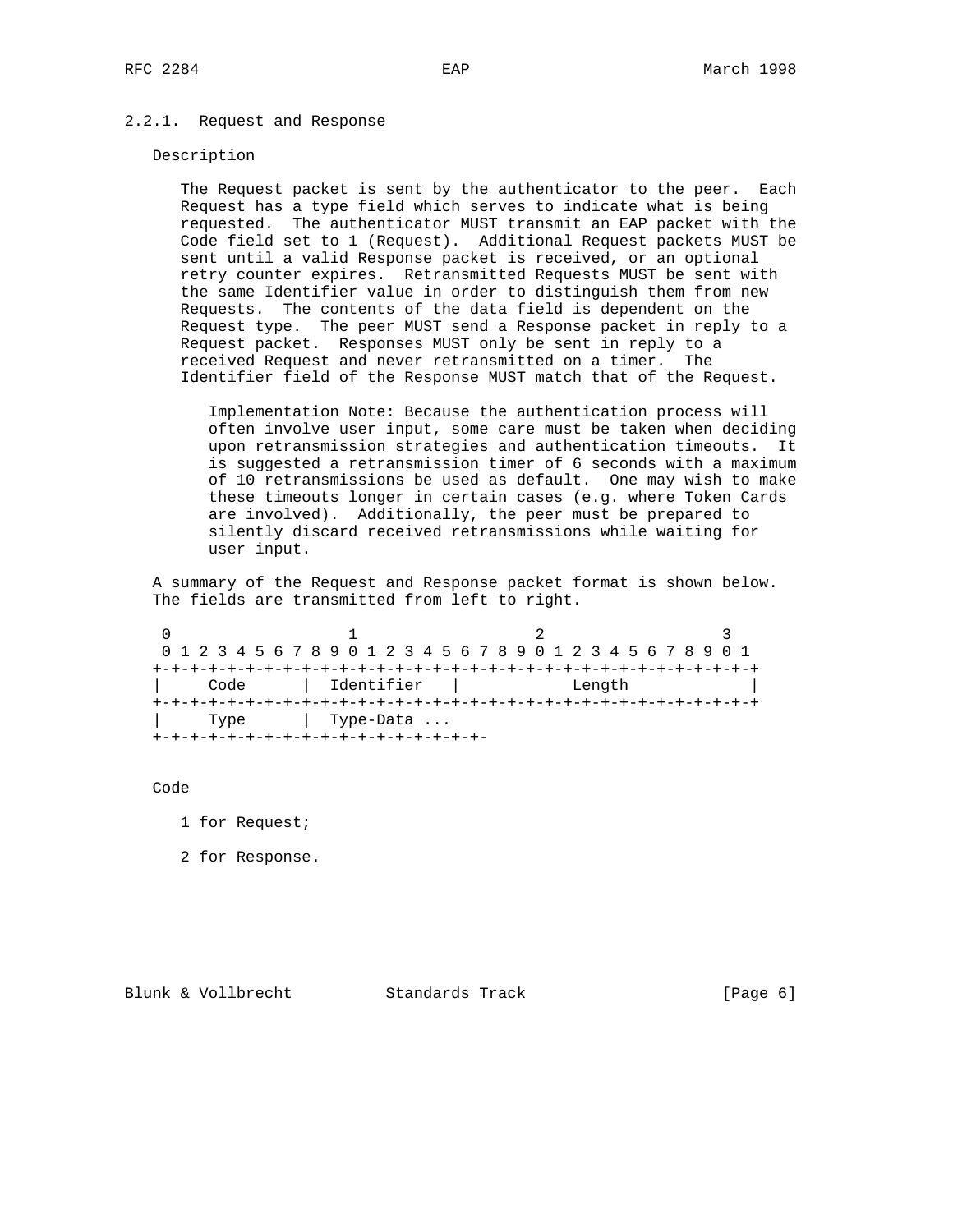# Identifier

 The Identifier field is one octet. The Identifier field MUST be the same if a Request packet is retransmitted due to a timeout while waiting for a Response. Any new (non-retransmission) Requests MUST modify the Identifier field. If a peer recieves a duplicate Request for which it has already sent a Response, it MUST resend it's Response. If a peer receives a duplicate Request before it has sent a Response to the initial Request (i.e. it's waiting for user input), it MUST silently discard the duplicate Request.

#### Length

 The Length field is two octets and indicates the length of the EAP packet including the Code, Identifier, Length, Type, and Type-Data fields. Octets outside the range of the Length field should be treated as Data Link Layer padding and should be ignored on reception.

## Type

 The Type field is one octet. This field indicates the Type of Request or Response. Only one Type MUST be specified per EAP Request or Response. Normally, the Type field of the Response will be the same as the Type of the Request. However, there is also a Nak Response Type for indicating that a Request type is unacceptable to the peer. When sending a Nak in response to a Request, the peer MAY indicate an alternative desired authentication Type which it supports. An initial specification of Types follows in a later section of this document.

#### Type-Data

 The Type-Data field varies with the Type of Request and the associated Response.

# 2.2.2. Success and Failure

# Description

 The Success packet is sent by the authenticator to the peer to acknowledge successful authentication. The authenticator MUST transmit an EAP packet with the Code field set to 3 (Success).

 If the authenticator cannot authenticate the peer (unacceptable Responses to one or more Requests) then the implementation MUST transmit an EAP packet with the Code field set to 4 (Failure). An

Blunk & Vollbrecht Standards Track [Page 7]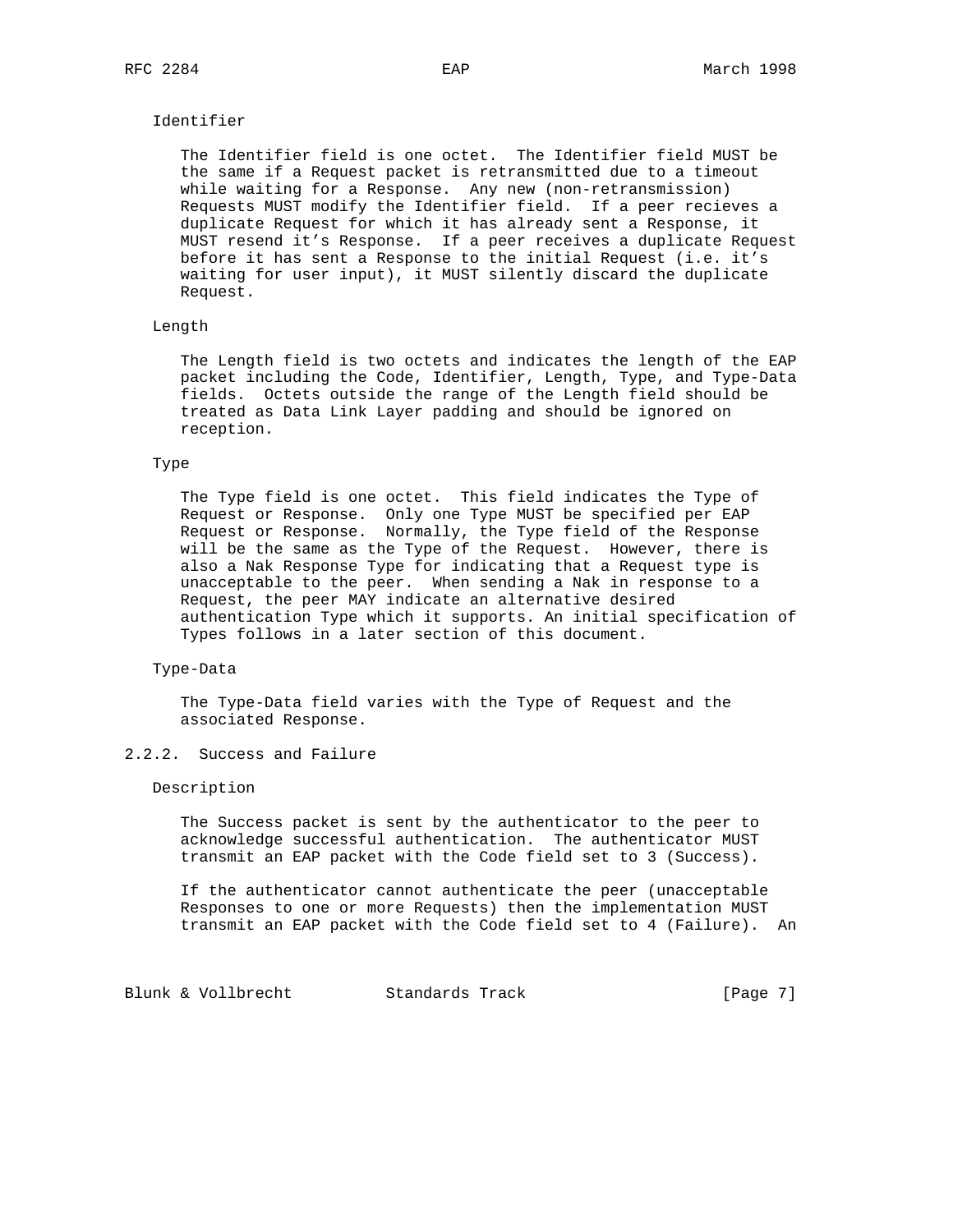authenticator MAY wish to issue multiple Requests before sending a Failure response in order to allow for human typing mistakes.

 Implementation Note: Because the Success and Failure packets are not acknowledged, they may be potentially lost. A peer MUST allow for this circumstance. The peer can use a Network Protocol packet as an alternative indication of Success. Likewise, the receipt of a LCP Terminate-Request can be taken as a Failure.

 A summary of the Success and Failure packet format is shown below. The fields are transmitted from left to right.

| 0 1 2 3 4 5 6 7 8 9 0 1 2 3 4 5 6 7 8 9 0 1 2 3 4 5 6 7 8 9 0 1 |  |  |  |  |  |  |  |              |  |  |  |  |  |  |  |        |  |  |  |  |  |  |  |  |  |  |  |  |  |
|-----------------------------------------------------------------|--|--|--|--|--|--|--|--------------|--|--|--|--|--|--|--|--------|--|--|--|--|--|--|--|--|--|--|--|--|--|
|                                                                 |  |  |  |  |  |  |  |              |  |  |  |  |  |  |  |        |  |  |  |  |  |  |  |  |  |  |  |  |  |
| Code                                                            |  |  |  |  |  |  |  | l Identifier |  |  |  |  |  |  |  | Length |  |  |  |  |  |  |  |  |  |  |  |  |  |
|                                                                 |  |  |  |  |  |  |  |              |  |  |  |  |  |  |  |        |  |  |  |  |  |  |  |  |  |  |  |  |  |

Code

- 3 for Success;
- 4 for Failure.

Identifier

 The Identifier field is one octet and aids in matching replies to Responses. The Identifier field MUST match the Indentifier field of the Response packet that it is sent in response to.

Length

- 4
- 3. Initial EAP Request/Response Types

 This section defines the initial set of EAP Types used in Request/Response exchanges. More Types may be defined in follow-on documents. The Type field is one octet and identifies the structure of an EAP Request or Response packet. The first 3 Types are considered special case Types. The remaining Types define authentication exchanges. The Nak Type is valid only for Response packets, it MUST NOT be sent in a Request. The Nak Type MUST only be

Blunk & Vollbrecht Standards Track [Page 8]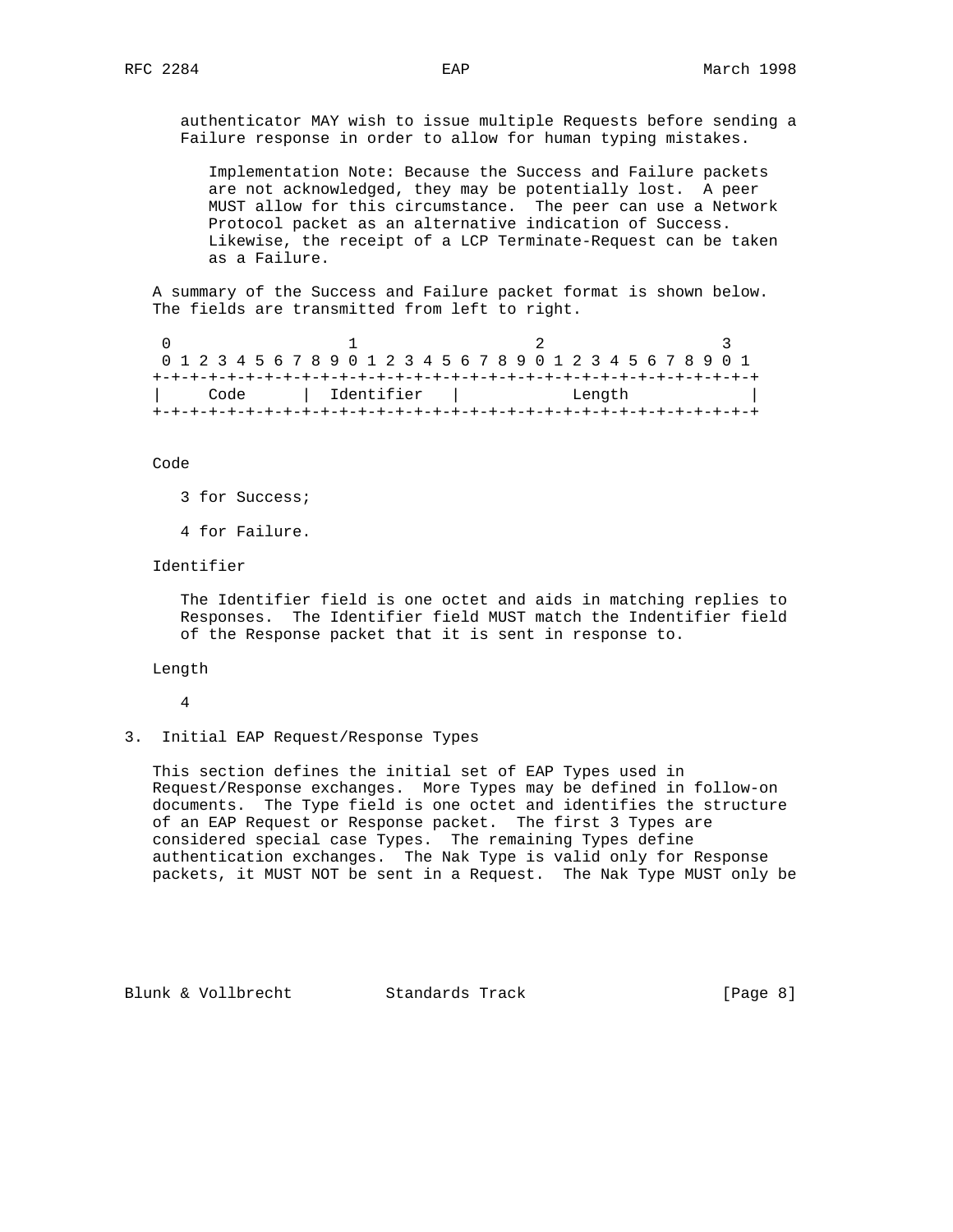sent in repsonse to a Request which uses an authentication Type code. All EAP implementatins MUST support Types 1-4. These Types, as well as types 5 and 6, are defined in this document. Follow-on RFCs will define additional EAP Types.

- 1 Identity<br>2 Notificat
- Notification
- 3 Nak (Response only)
- 4 MD5-Challenge
- 5 One-Time Password (OTP) (RFC 1938)
- 6 Generic Token Card

# 3.1. Identity

Description

 The Identity Type is used to query the identity of the peer. Generally, the authenticator will issue this as the initial Request. An optional displayable message MAY be included to prompt the peer in the case where there expectation of interaction with a user. A Response MUST be sent to this Request with a Type of 1 (Identity).

 Implementation Note: The peer MAY obtain the Identity via user input. It is suggested that the authenticator retry the Indentity Request in the case of an invalid Identity or authentication failure to allow for potential typos on the part of the user. It is suggested that the Identity Request be retried a minimum of 3 times before terminating the authentication phase with a Failure reply. The Notification Request MAY be used to indicate an invalid authentication attempt prior to transmitting a new Identity Request (optionally, the failure MAY be indicated within the message of the new Identity Request itself).

Type

1

Type-Data

 This field MAY contain a displayable message in the Request. The Response uses this field to return the Identity. If the Identity is unknown, this field should be zero bytes in length. The field MUST NOT be null terminated. The length of this field is derived from the Length field of the Request/Response packet and hence a null is not required.

Blunk & Vollbrecht Standards Track [Page 9]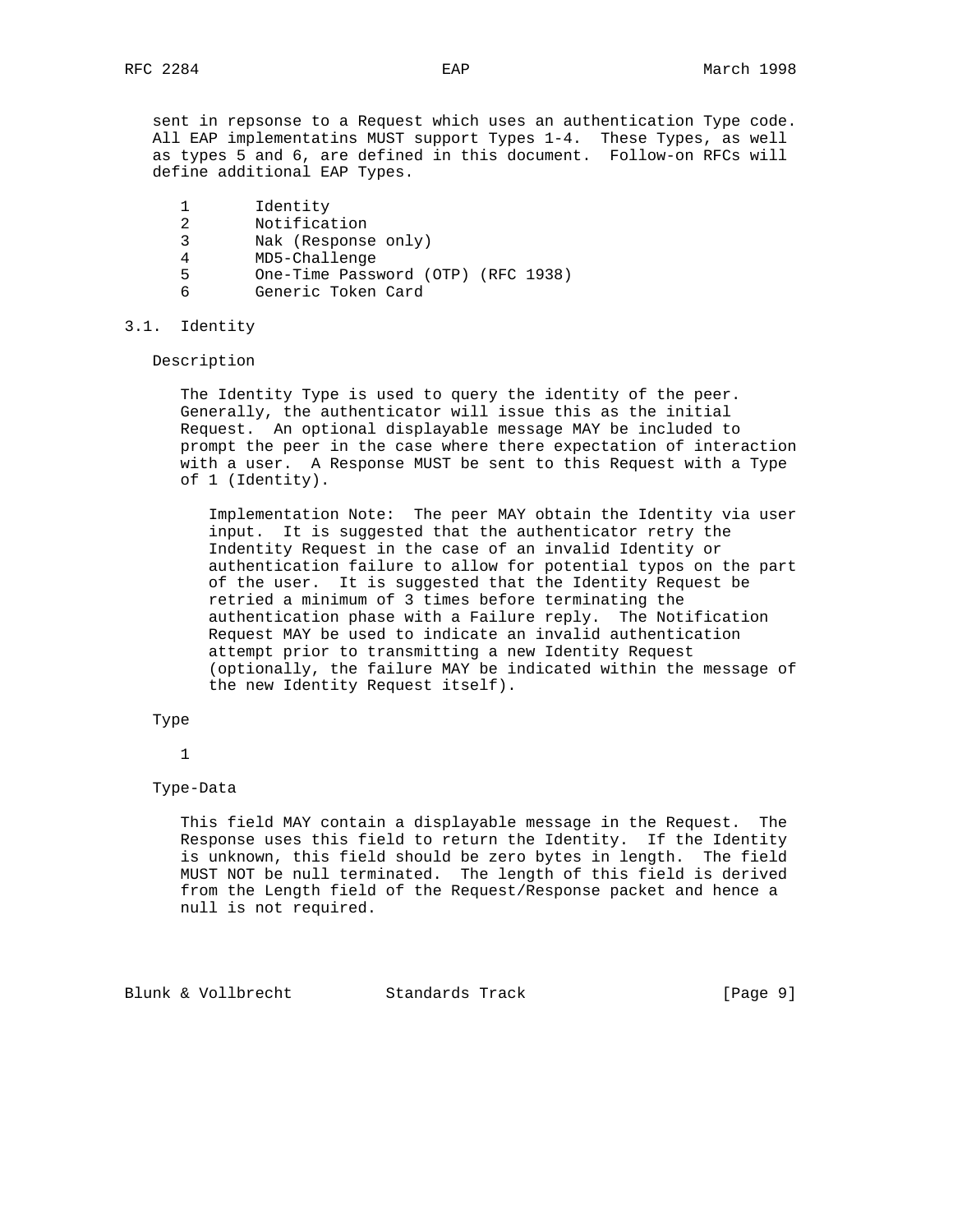# 3.2. Notification

#### Description

 The Notification Type is optionally used to convey a displayable message from the authenticator to the peer. The peer SHOULD display this message to the user or log it if it cannot be displayed. It is intended to provide an acknowledged notification of some imperative nature. Examples include a password with an expiration time that is about to expire, an OTP sequence integer which is nearing 0, an authentication failure warning, etc. In most circumstances, notification should not be required.

#### Type

2

# Type-Data

 The Type-Data field in the Request contains a displayable message greater than zero octets in length. The length of the message is determined by Length field of the Request packet. The message MUST not be null terminated. A Response MUST be sent in reply to the Request with a Type field of 2 (Notification). The Type-Data field of the Response is zero octets in length. The Response should be sent immediately (independent of how the message is displayed or logged).

# 3.3. Nak

Description

 The Nak Type is valid only in Response messages. It is sent in reply to a Request where the desired authentication Type is unacceptable. Authentication Types are numbered 4 and above. The Response contains the authentication Type desired by the peer.

## Type

# 3

## Type-Data

 This field MUST contain a single octet indicating the desired authentication type.

Blunk & Vollbrecht Standards Track [Page 10]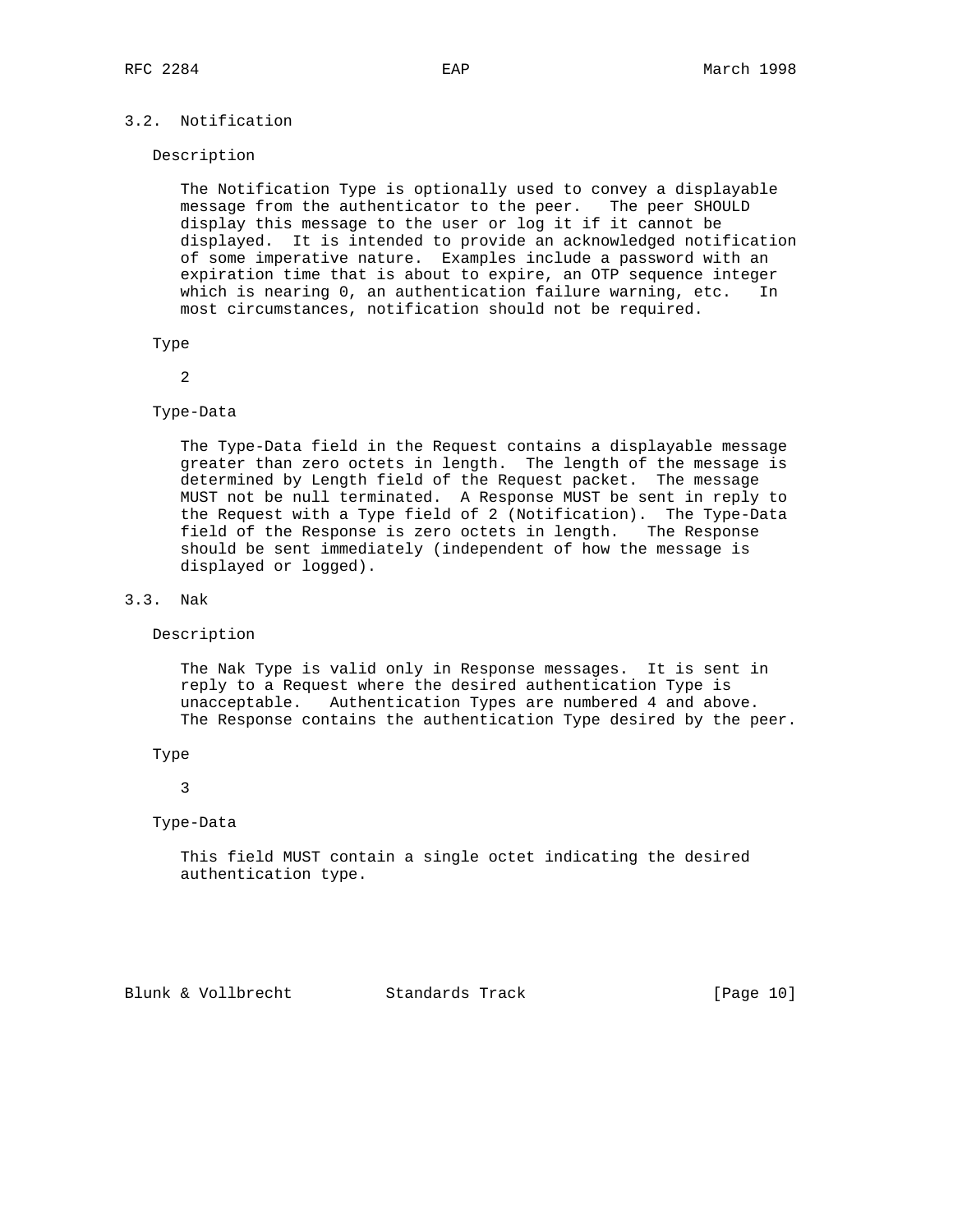# 3.4. MD5-Challenge

Description

 The MD5-Challenge Type is analagous to the PPP CHAP protocol [3] (with MD5 as the specified algorithm). The PPP Challenge Handshake Authentication Protocol RFC [3] should be referred to for further implementation specifics. The Request contains a "challenge" message to the peer. A Repsonse MUST be sent in reply to the Request. The Response MAY be either of Type 4 (MD5- Challenge) or Type 3 (Nak). The Nak reply indicates the peer's desired authentication mechanism Type. All EAP implementations MUST support the MD5-Challenge mechanism.

```
 Type
```
4

Type-Data

 The contents of the Type-Data field is summarized below. For reference on the use of this fields see the PPP Challenge Handshake Authentication Protocol [3].

 $0$  1 2 3 0 1 2 3 4 5 6 7 8 9 0 1 2 3 4 5 6 7 8 9 0 1 2 3 4 5 6 7 8 9 0 1 +-+-+-+-+-+-+-+-+-+-+-+-+-+-+-+-+-+-+-+-+-+-+-+-+-+-+-+-+-+-+-+-+ | Value-Size | Value ... +-+-+-+-+-+-+-+-+-+-+-+-+-+-+-+-+-+-+-+-+-+-+-+-+-+-+-+-+-+-+-+-+ Name ... +-+-+-+-+-+-+-+-+-+-+-+-+-+-+-+-+

3.5. One-Time Password (OTP)

Description

 The One-Time Password system is defined in "A One-Time Password System" [4]. The Request contains a displayable message containing an OTP challenge. A Repsonse MUST be sent in reply to the Request. The Response MUST be of Type 5 (OTP) or Type 3 (Nak). The Nak reply indicates the peer's desired authentication mechanism Type.

# Type

5

Blunk & Vollbrecht Standards Track [Page 11]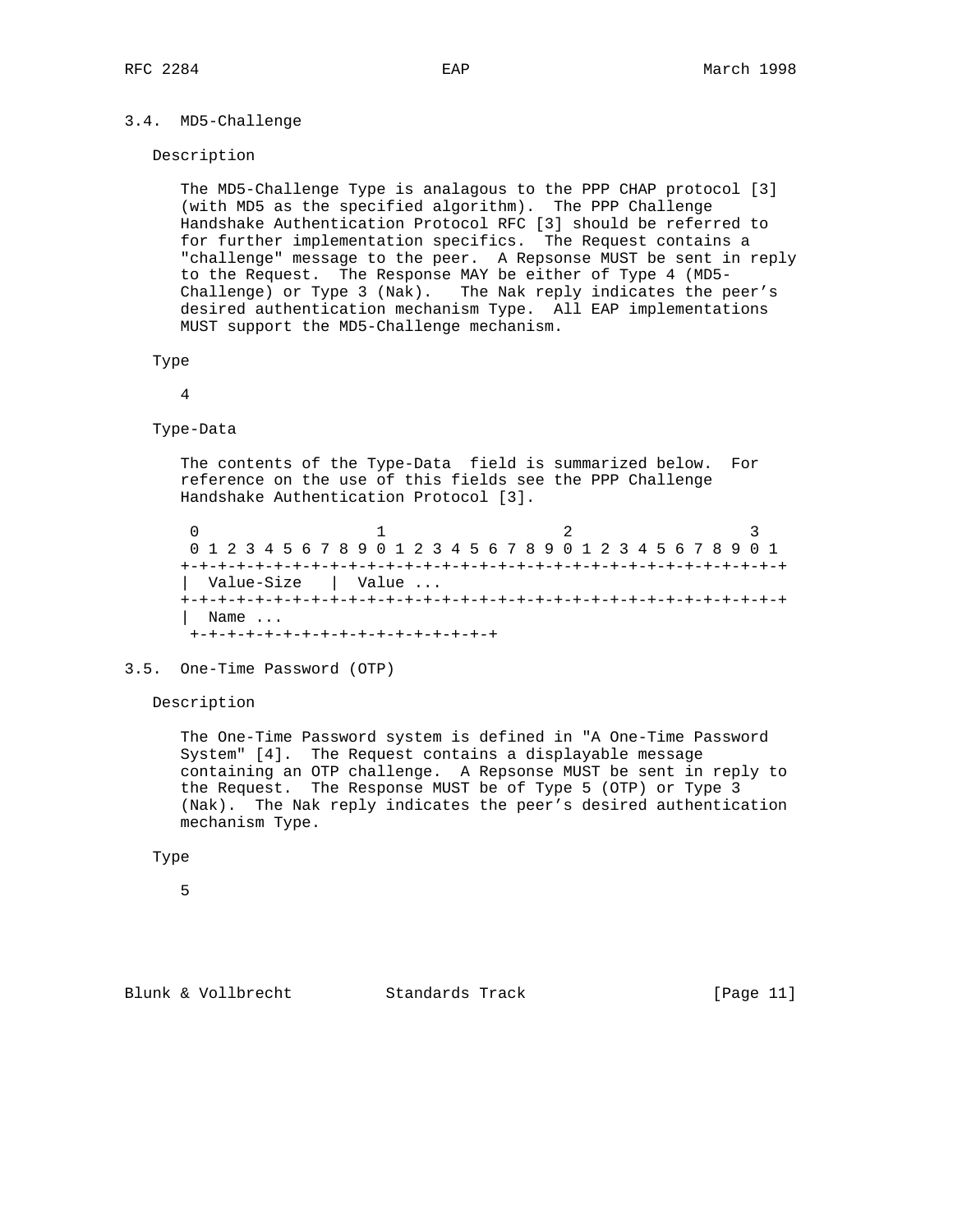## Type-Data

 The Type-Data field contains the OTP "challenge" as a displayable message in the Request. In the Response, this field is used for the 6 words from the OTP dictionary [4]. The messages MUST not be null terminated. The length of the field is derived from the Length field of the Request/Reply packet.

## 3.6. Generic Token Card

# Description

 The Generic Token Card Type is defined for use with various Token Card implementations which require user input. The Request contains an ASCII text message and the Reply contains the Token Card information necessary for authentication. Typically, this would be information read by a user from the Token card device and entered as ASCII text.

Type

# 6

#### Type-Data

 The Type-Data field in the Request contains a displayable message greater than zero octets in length. The length of the message is determined by Length field of the Request packet. The message MUST not be null terminated. A Response MUST be sent in reply to the Request with a Type field of 6 (Generic Token Card). The Response contains data from the Token Card required for authentication. The length is of the data is determined by the Length field of the Response packet.

# Security Considerations

Security issues are the primary topic of this RFC.

 The interaction of the authentication protocols within PPP are highly implementation dependent.

 For example, upon failure of authentication, some implementations do not terminate the link. Instead, the implementation limits the kind of traffic in the Network-Layer Protocols to a filtered subset, which in turn allows the user opportunity to update secrets or send mail to the network administrator indicating a problem.

Blunk & Vollbrecht Standards Track [Page 12]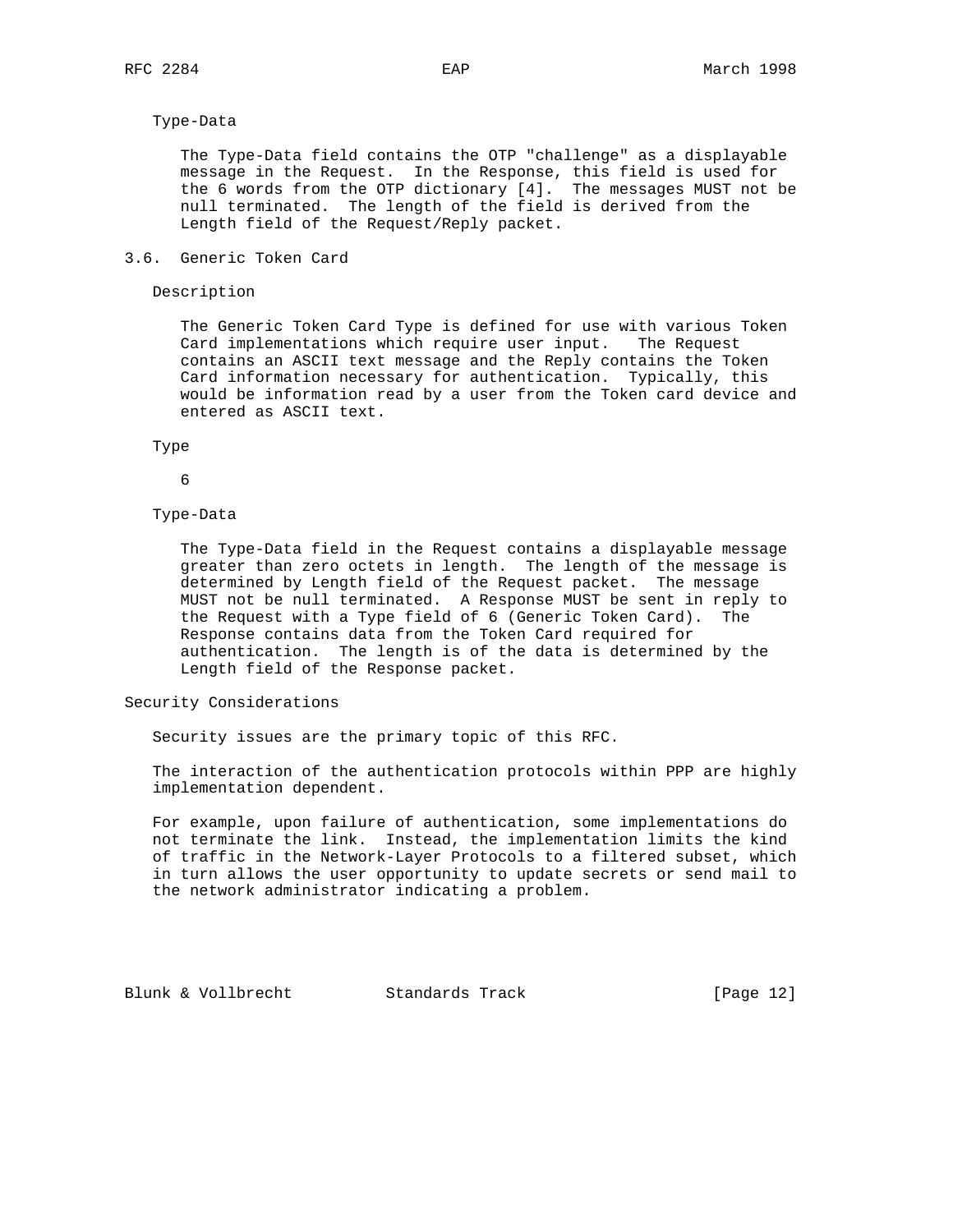There is no provision for retries of failed authentication. However, the LCP state machine can renegotiate the authentication protocol at any time, thus allowing a new attempt. It is recommended that any counters used for authentication failure not be reset until after successful authentication, or subsequent termination of the failed link.

 There is no requirement that authentication be full duplex or that the same protocol be used in both directions. It is perfectly acceptable for different protocols to be used in each direction. This will, of course, depend on the specific protocols negotiated.

 In practice, within or associated with each PPP server, it is not anticipated that a particular named user would be authenticated by multiple methods. This would make the user vulnerable to attacks which negotiate the least secure method from among a set (such as PAP rather than EAP). Instead, for each named user there should be an indication of exactly one method used to authenticate that user name. If a user needs to make use of different authentication methods under different circumstances, then distinct identities SHOULD be employed, each of which identifies exactly one authentication method.

## References

- [1] Simpson, W., "The Point-to-Point Protocol (PPP)", STD 51, RFC 1661, July 1994.
- [2] Reynolds, J. and J. Postel, "Assigned Numbers", STD 2, RFC 1700, October 1994.
- [3] Simpson, W., "PPP Challenge Handshake Authentication Protocol (CHAP)", RFC 1994, August 1996.
- [4] Haller, N. and C. Metz, "A One-Time Password System", RFC 1938, May 1996.
- [5] Yergeau, F., "UTF-8, a transformation format of Unicode and ISO 10646", RFC 2044, October 1996.
- [6] Bradner, S., "Key words for use in RFCs to Indicate Requirement Levels", RFC 2119, March 1997.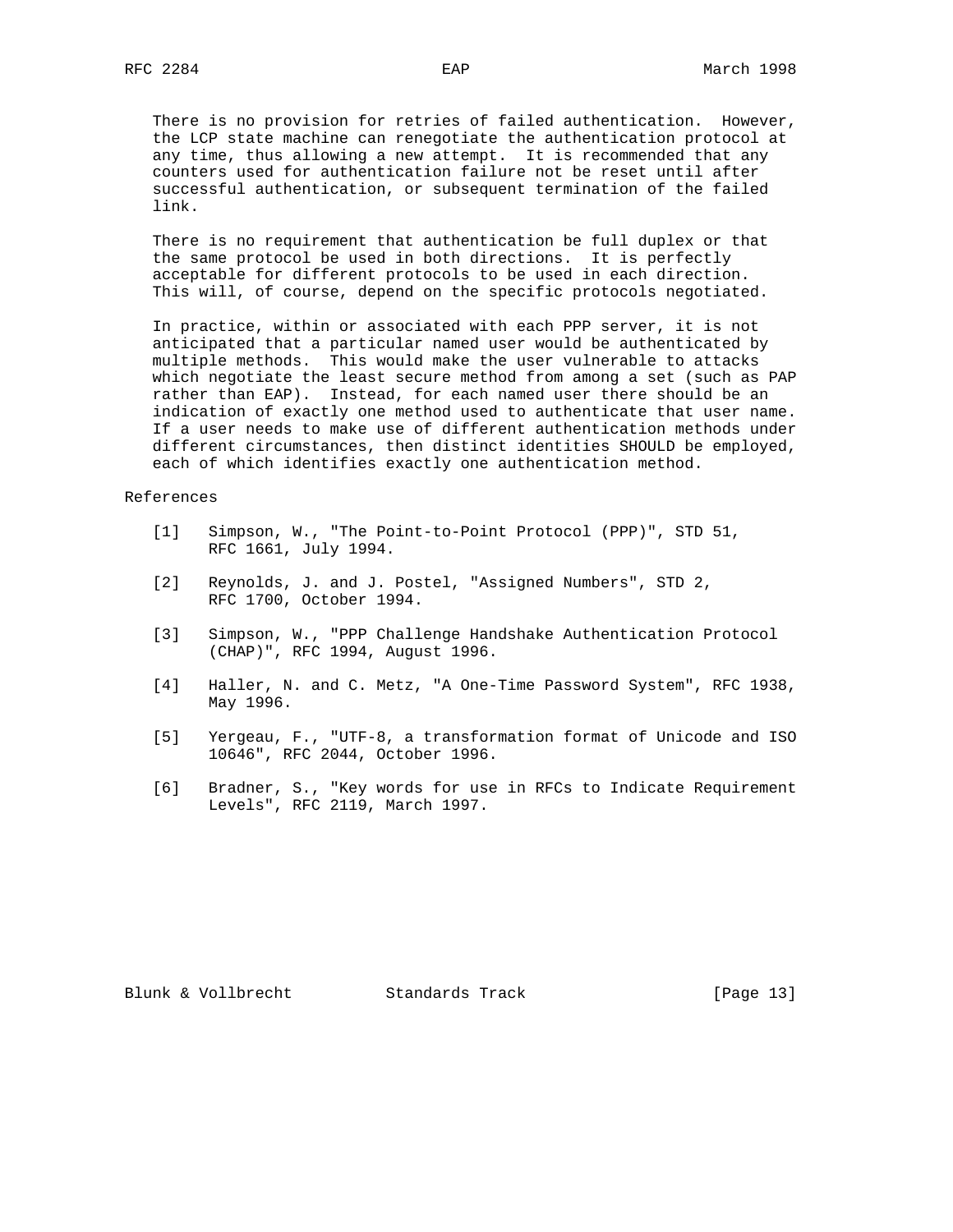Acknowledgments

 This protocol derives much of its inspiration from Dave Carrel's AHA draft as well as the PPP CHAP protocol [3]. Bill Simpson provided much of the boilerplate used throughout this document. Al Rubens (Merit) also provided valuable feedback.

Chair's Address

The working group can be contacted via the current chair:

 Karl F. Fox Ascend Communications, Inc. 655 Metro Place South, Suite 370 Dublin, Ohio 43017

 EMail: karl@ascend.com Phone: +1 614 760 4041 Fax: +1 614 760 4050

Authors' Addresses

 Larry J. Blunk Merit Network, Inc. 4251 Plymouth Rd., Suite C Ann Arbor, MI 48105

 EMail: ljb@merit.edu Phone: 734-763-6056 FAX: 734-647-3185

 John R. Vollbrecht Merit Network, Inc. 4251 Plymouth Rd., Suite C Ann Arbor, MI 48105

 EMail: jrv@merit.edu Phone: +1-313-763-1206 FAX: +1-734-647-3185

Blunk & Vollbrecht Standards Track [Page 14]